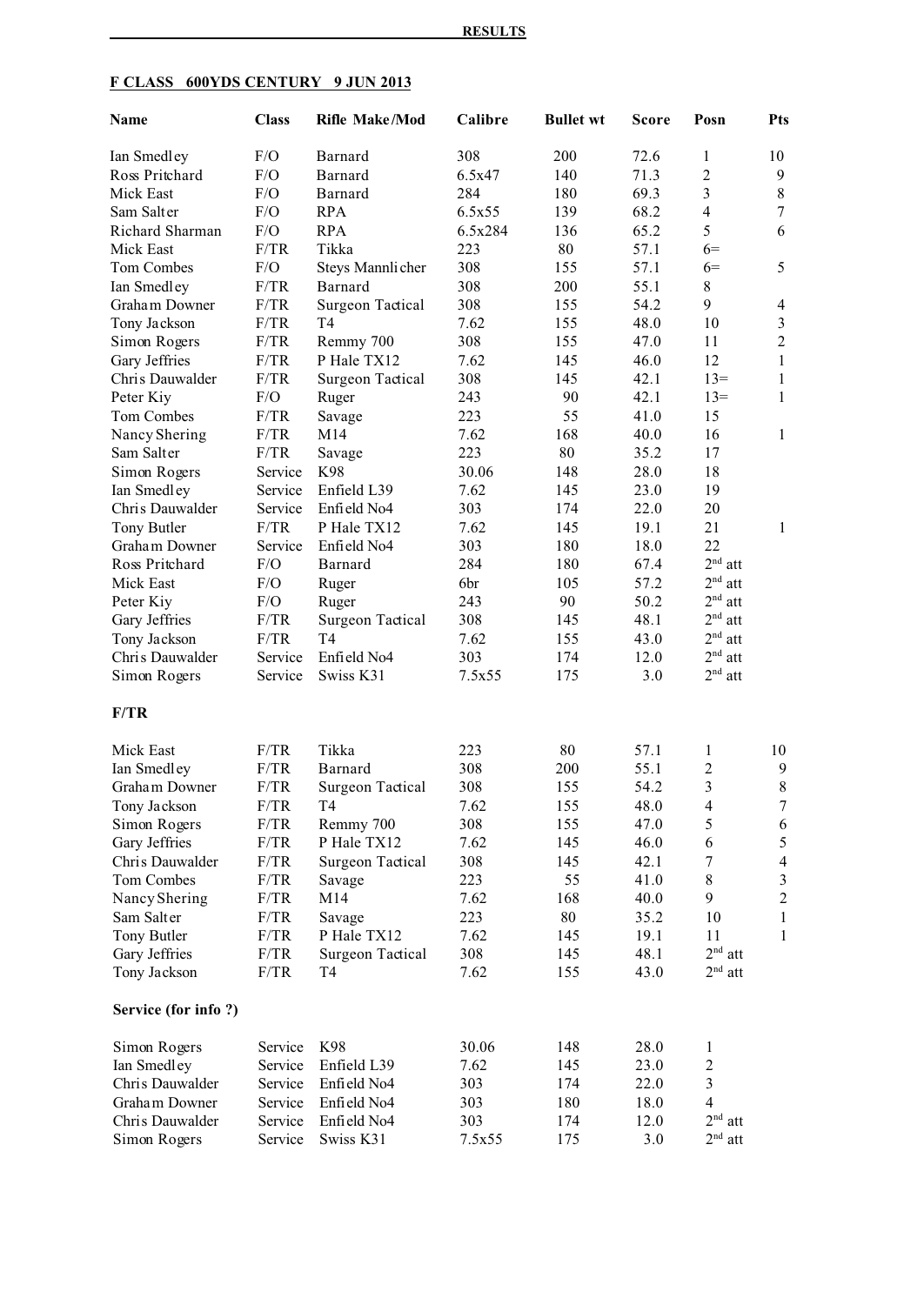### **GALLERY RIFLE (CF) OFFHAND 25M OLD SARUM 16 JUN 2013**

| Name               | Top | <b>Bottom</b> | Total | Posn           |
|--------------------|-----|---------------|-------|----------------|
| Mick East          | 145 | 146           | 291   | 1              |
| Ian Smedley        | 144 | 143           | 287   | $\overline{2}$ |
| Simon East         | 140 | 144           | 284   | 3              |
| Ed Warden          | 137 | 142           | 279   | 4              |
| Chris Blackler     | 137 | 138           | 275   | 5              |
| Julian Mackie      | 134 | 128           | 262   | 6              |
| Simon Osborne      | 131 | 130           | 261   | 7              |
| Tony Butler        | 127 | 120           | 247   | $8=$           |
| Doug Morley        | 130 | 117           | 247   | $8=$           |
| Richard Clapp      | 129 | 116           | 245   | $10=$          |
| Paul Storr er      | 120 | 125           | 245   | $10=$          |
| Gary Jeffries      | 120 | 110           | 230   | 12             |
| Bill Snook         | 113 | 114           | 227   | 13             |
| Harold Isaac       | 115 | 85            | 200   | 14             |
| Melvin Sutton      | 83  | 106           | 189   | 15             |
| Court neay West on | 98  | 79            | 177   | 16             |

#### **GALLERY RIFLE (CF) TIMED & PRECISION 1' OLD SARUM 16 JUN 2013**

| <b>Name</b>     | <b>P1</b> | <b>P2</b> | P <sub>3</sub> | <b>Total</b> | Posn |
|-----------------|-----------|-----------|----------------|--------------|------|
| Mick East       | 120(10)   | 120(8)    | 60(5)          | 300(23)      | 1    |
| Simon East      | 119(8)    | 120(10)   | 60(4)          | 299(22)      | 2    |
| Ian Smedley     | 119(5)    | 120(9)    | 60(3)          | 299(17)      | 3    |
| Julian Mackie   | 118(3)    | 120(9)    | 60(4)          | 298(16)      | $4=$ |
| Richard Salter  | 118(4)    | 120(9)    | 60(3)          | 298(16)      | $4=$ |
| Ed Warden       | 118(3)    | 119(6)    | 60(3)          | 297(12)      | 6    |
| Simon Osborne   | 117(7)    | 118(4)    | 60(3)          | 295(14)      | 7    |
| Chris Blackler  | 118(4)    | 119(5)    | 58(3)          | 295(12)      | 8    |
| Doug Morley     | 115(2)    | 118(3)    | 60(2)          | 293(7)       | 9    |
| Richard Clapp   | 113(2)    | 119(5)    | 60(0)          | 292(7)       | 10   |
| Chris Dauwalder | 113(5)    | 120(6)    | 58(0)          | 291(11)      | 11   |
| Dave Jamieson   | 114(1)    | 118(6)    | 59(2)          | 291(9)       | 12   |
| Rob Warburton   | 104(1)    | 113(0)    | 56(0)          | 273(1)       | 13   |
| Harold Isaac    | 112(1)    | 97(1)     | 59(3)          | 268(5)       | 14   |
| Gerry Bateman   | 109(1)    | 105(1)    | 49(2)          | 263(4)       | 15   |

# **22 RIMFIRE BENCHREST GROUPING 25M OLD SARUM 16 JUN 2013 (S/auto only)**

| Name            | <b>Rifle</b>    | Ammo              | Gp1   | Gp2   | Gp3   | Gp4   | Agg    | Posn |
|-----------------|-----------------|-------------------|-------|-------|-------|-------|--------|------|
| Julian Mackie   | Anschutz 54     | <b>RWS R50</b>    | 0.163 | 0.215 | 0.224 | 0.222 | 0.2060 |      |
| Mick East       | BSA Int Mk2     | <b>SK R Match</b> | 0.463 | 0.138 | 0.128 | 0.127 | 0.2140 | 2    |
| Gary Jeffries   | Anschutz 54     | <b>RWS R50</b>    | 0.214 | 0.174 | 0.238 | 0.253 | 0.2198 | 3    |
| Simon East      | Ruger $10/22$   | <b>SK R Match</b> | 0.262 | 0.414 | 0.131 | 0.354 | 0.2903 | 4    |
| Harold Isaac    | <b>BSA</b> Int  | <b>RWS</b> Target | 0.348 | 0.273 | 0.417 | 0.355 | 0.3483 | 5    |
| Rob Warburton   |                 |                   | 0.538 | 0.323 | 0.364 | 0.396 | 0.4053 | 6    |
| Tony Butler     | Anschutz 1813   | Eley Sport        | 0.375 | 1.166 | 0.275 | 0.462 | 0.5695 | 7    |
| Chris Dauwalder | Anschutz 64     | Eley Team         | 0.551 | 0.452 | 0.479 | 0.968 | 0.6125 | 8    |
| Richard Clapp   | Ruger $10/22$   | Rem Golden B      | 0.585 | 0.853 | 0.734 | 0.675 | 0.7118 | 9    |
| Doug Morley     | <b>Bonehill</b> |                   | 2.175 | 1.374 | 1.846 | 1.131 | 1.6315 | 10   |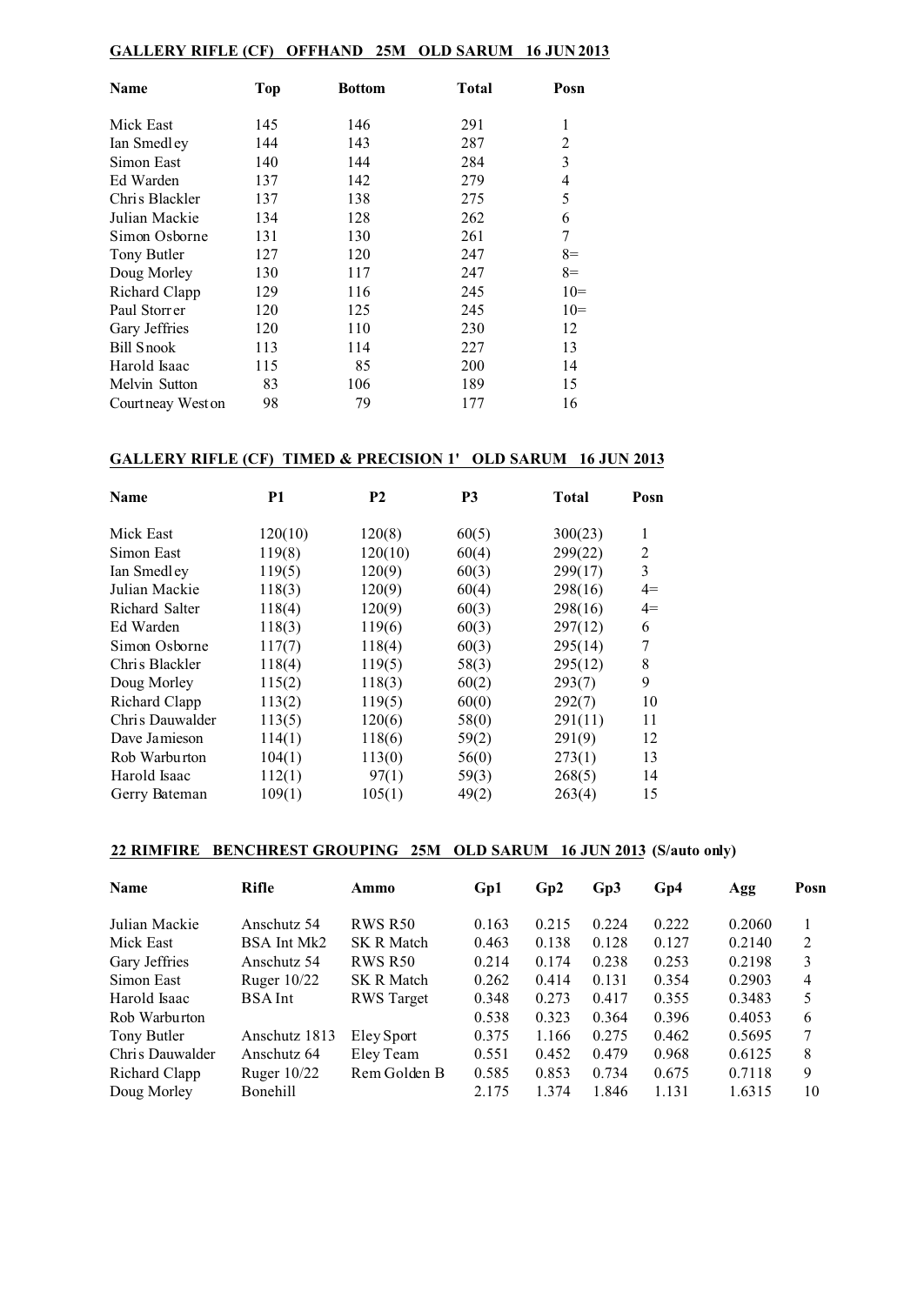#### **SERVICE RIFLE 300YDS CENTURY 23 JUN 2013**

| Name           | Rifle                | <b>Score</b> | Posn           |  |
|----------------|----------------------|--------------|----------------|--|
| Ian Smedley    | Lee Enfield No5      | 30.0         |                |  |
| Simon Rogers   | K98                  | 29.1         | $\mathfrak{D}$ |  |
| Sam Ansell     | Lee Enfield No4      | 27.0         | 3              |  |
| Chris Blackler | Lee $En$ field $No4$ | 20.0         | $4=$           |  |
| Pete Smith     | Lee Enfield No5      | 20.0         | $4=$           |  |
| Jason Vaughan  | Lee Enfield No4      | 17.0         | 6              |  |
|                |                      |              |                |  |

#### **.22 PRONE 100YDS ANDOVER 30 JUN 2013**

| <b>Name</b>       | Rifle         | Ammo         | Top   | <b>Bottom</b> | <b>Total</b> | Posn           |
|-------------------|---------------|--------------|-------|---------------|--------------|----------------|
| Pete Smith        | Anschutz 54   | RWS Match 50 | 150.9 | 150.5         | 300.14       | 1              |
| Julian Mackie     | Anschutz 54   | RWS Match 50 | 145.5 | 150.8         | 295.13       | 2              |
| Jason Slater      | CZ 452        | Eley Team    | 147.5 | 147.5         | 294.10       | 3              |
| James Bowhill     | Anschutz 54   | Geco         | 147.4 | 144.3         | 291.7        | $\overline{4}$ |
| Ivan Casey        | Anschutz 54   |              | 149.6 | 140.5         | 289.11       | 5              |
| Courtneay West on |               |              | 130.0 | 131.0         | 261.0        | 6              |
| Hal Bohne         | Ruger $10/22$ | <b>CCI</b>   | 137.1 | 113.0         | 250.1        |                |
|                   |               |              |       |               |              |                |

# **JIM FRENCH COMP 25M OLD SARUM 7 JUL 2013**

**(All comps start with empty rifle/magazine)**

| <b>Name</b>                 | Score | Posn |
|-----------------------------|-------|------|
| (30 shots in 5 mins)<br>Air |       |      |
| Ian Smedley                 | 262   | 1    |
| Simon East                  | 261   | 2    |
| Noel Smith                  | 260   | 3    |
| <b>Steve Mercer</b>         | 256   | 4    |
| Mick East                   | 242   | 5    |
| Chris Dauwalder             | 231   | 6    |
| Darren Christian            | 211   | 7    |
| Ivan Casey                  | 204   | 8    |
| Richard Clapp               | 137   | 9    |
| Harold Isaac                | 80    | 10   |

#### **.22lr (30 shots in 3 mins)**

| Mick East        | 269 |    |
|------------------|-----|----|
| Ian Smedley      | 266 | 2  |
| Chris Dauwalder  | 264 | 3  |
| Noel Smith       | 254 | 4  |
| Simon East       | 247 | 5  |
| Sam Ansell       | 243 | 6  |
| Darren Christian | 230 | 7  |
| Richard Clapp    | 229 | 8  |
| Ivan Casey       | 205 | 9  |
| Harold Isaac     | 204 | 10 |
| Tony Butler      | 161 | 11 |
|                  |     |    |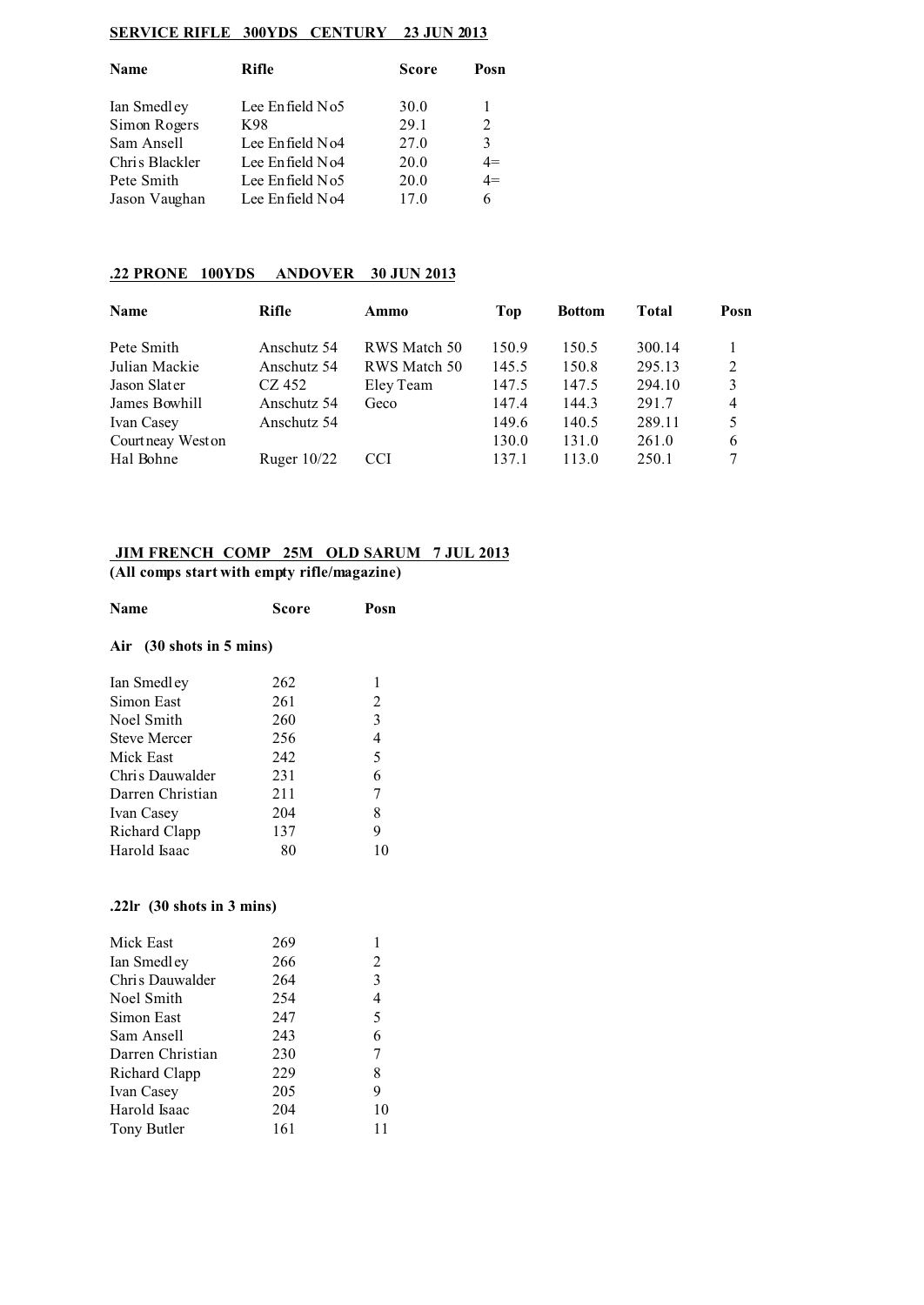# **Gallery Rifle (CF) (30 shots in 3 mins)**

| Mick East           | 272 | 1                       |             |              |                          |
|---------------------|-----|-------------------------|-------------|--------------|--------------------------|
| Simon East          | 270 | $\overline{c}$          |             |              |                          |
| Ian Smedley         | 251 | $\overline{\mathbf{3}}$ |             |              |                          |
| Chris Dauwalder     | 203 | 4                       |             |              |                          |
| <b>Steve Mercer</b> | 190 | 5                       |             |              |                          |
| Noel Smith          | 157 | 6                       |             |              |                          |
| Richard Clapp       | 137 | 7                       |             |              |                          |
| Darren Christian    | 129 | 8                       |             |              |                          |
| Tony Butler         | 127 | 9                       |             |              |                          |
| Sam Ansell          | 92  | 10                      |             |              |                          |
| Ivan Casey          | 88  | 11                      |             |              |                          |
| Harold Isaac        | 83  | 12                      |             |              |                          |
| Aggregate           | Air | .22                     | <b>GRCF</b> | <b>Total</b> | Posn                     |
| Mick East           | 242 | 269                     | 272         | 783          | 1                        |
| Ian Smedley         | 262 | 266                     | 251         | 779          |                          |
| Simon East          | 261 | 247                     | 270         | 778          | $\frac{2}{3}$            |
| Chris Dauwalder     | 231 | 264                     | 203         | 698          | $\overline{\mathcal{L}}$ |
| Noel Smith          | 260 | 254                     | 157         | 671          | 5                        |
| Darren Christian    | 211 | 230                     | 129         | 570          | 6                        |
| Richard Clapp       | 137 | 229                     | 137         | 503          | $\overline{7}$           |
| Ivan Casey          | 204 | 205                     | 88          | 497          | 8                        |
| <b>Steve Mercer</b> | 256 |                         | 190         | 446          | 9                        |
| Harold Isaac        | 80  | 204                     | 83          | 367          | 10                       |
| Sam Ansell          |     | 243                     | 92          | 335          | 11                       |
| Tony Butler         |     | 161                     | 127         | 288          | 12                       |

Note: As the top three scores were so close, the targets were given to an independent person for scoring (NOT my wife!).

| Name                | Top    | <b>Bottom</b> | Total | Posn      |
|---------------------|--------|---------------|-------|-----------|
| Mick East           | 146    | 147           | 293   | 1         |
| Ed Warden           | 141    | 143           | 284   | 2         |
| Ian Smedley         | 141    | 142           | 283   | 3         |
| Simon East          | 144    | 136           | 280   | 4         |
| <b>Steve Mercer</b> | 140    | 136           | 276   | $5=$      |
| Ross Pritchard      | 137    | 139           | 276   | $5=$      |
| Pete Smith          | 135    | 141           | 276   | $5=$      |
| Darren Christian    | 135    | 135           | 270   | 8         |
| Paul Storrer        | 137    | 132           | 269   | 9         |
| <b>Bill Snook</b>   | 129    | 137           | 266   | 10        |
| Gary Jeffries       | 125    | 137           | 262   | 11        |
| Peter Kiy           | 130    | 131           | 261   | 12        |
| Graham Downer       | 127    | 127           | 254   | 13        |
| Harold Isaac        | 120    | 121           | 241   | 14        |
| Tony Butler         | 121    | 116           | 237   | 15        |
| Rob Warburton       | 79(10) | 115           | 194   | 16        |
| Bill Snook          | 127    | 134           | 261   | $2nd$ att |

### **.22 RIMFIRE OFFHAND 25M OLD SARUM 21 JUL 2013**